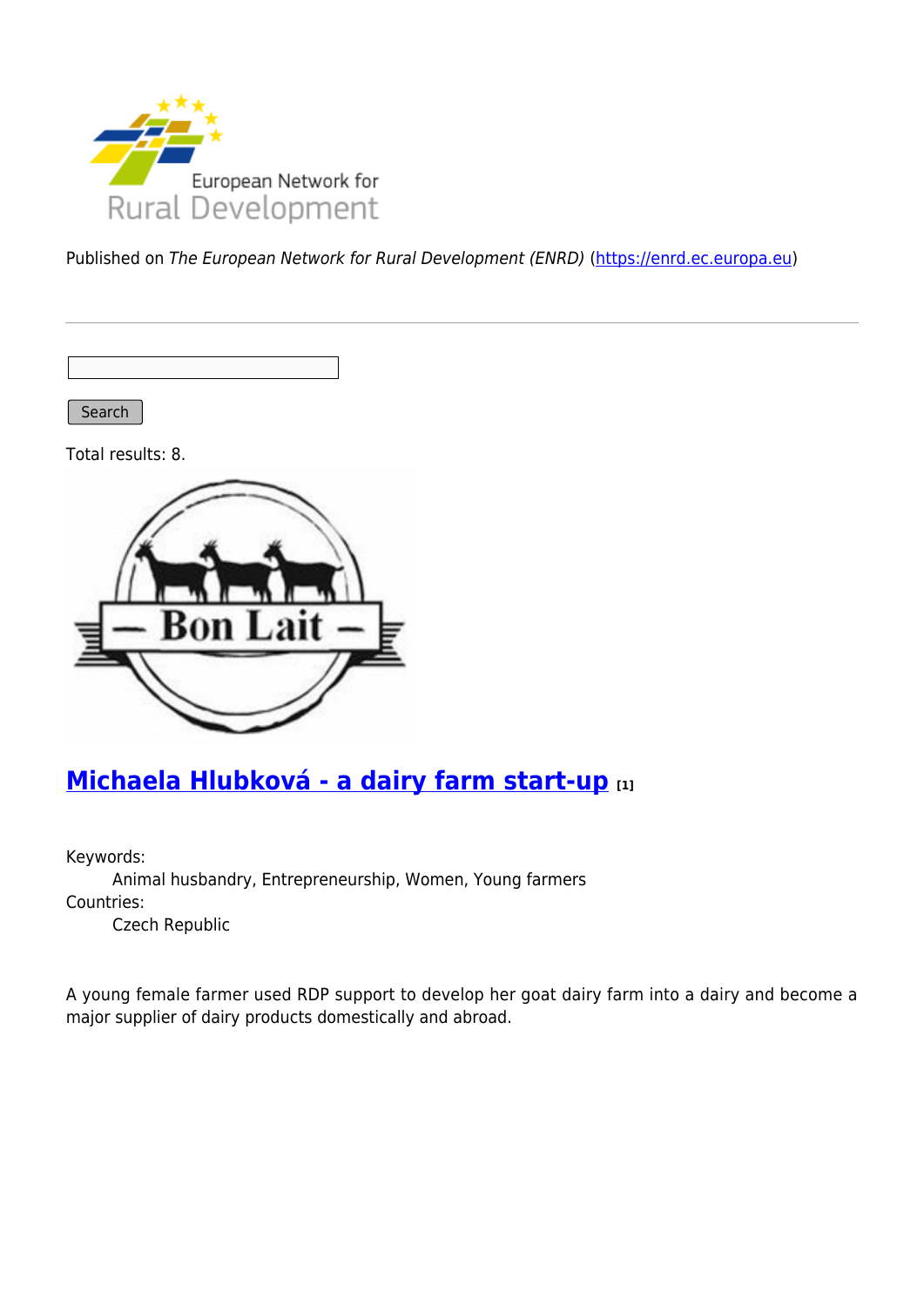

# **[Upgrading a sheep farm and opening of Farm Shop by a](https://enrd.ec.europa.eu/projects-practice/upgrading-sheep-farm-and-opening-farm-shop-maltese-young-farmer_en) [Maltese young farmer](https://enrd.ec.europa.eu/projects-practice/upgrading-sheep-farm-and-opening-farm-shop-maltese-young-farmer_en) [2]**

Keywords:

Agriculture, Animal husbandry, Competitiveness, Direct marketing, Diversification, Entrepreneurship, Family farming, Farm restructuring/modernisation, Product quality, Young farmers

Countries:

Malta



A Maltese young farmer took over his father's sheep farm in order to preserve local traditions, whilst incorporating new and innovative ideas in the production and marketing process.

#### **[Promoting generational renewal through the Czech National](https://enrd.ec.europa.eu/projects-practice/promoting-generational-renewal-through-czech-national-rural-network_en) [Rural Network](https://enrd.ec.europa.eu/projects-practice/promoting-generational-renewal-through-czech-national-rural-network_en) [3]**

Keywords:

Agriculture, Competitiveness, Information & promotion activities, Networking, Young farmers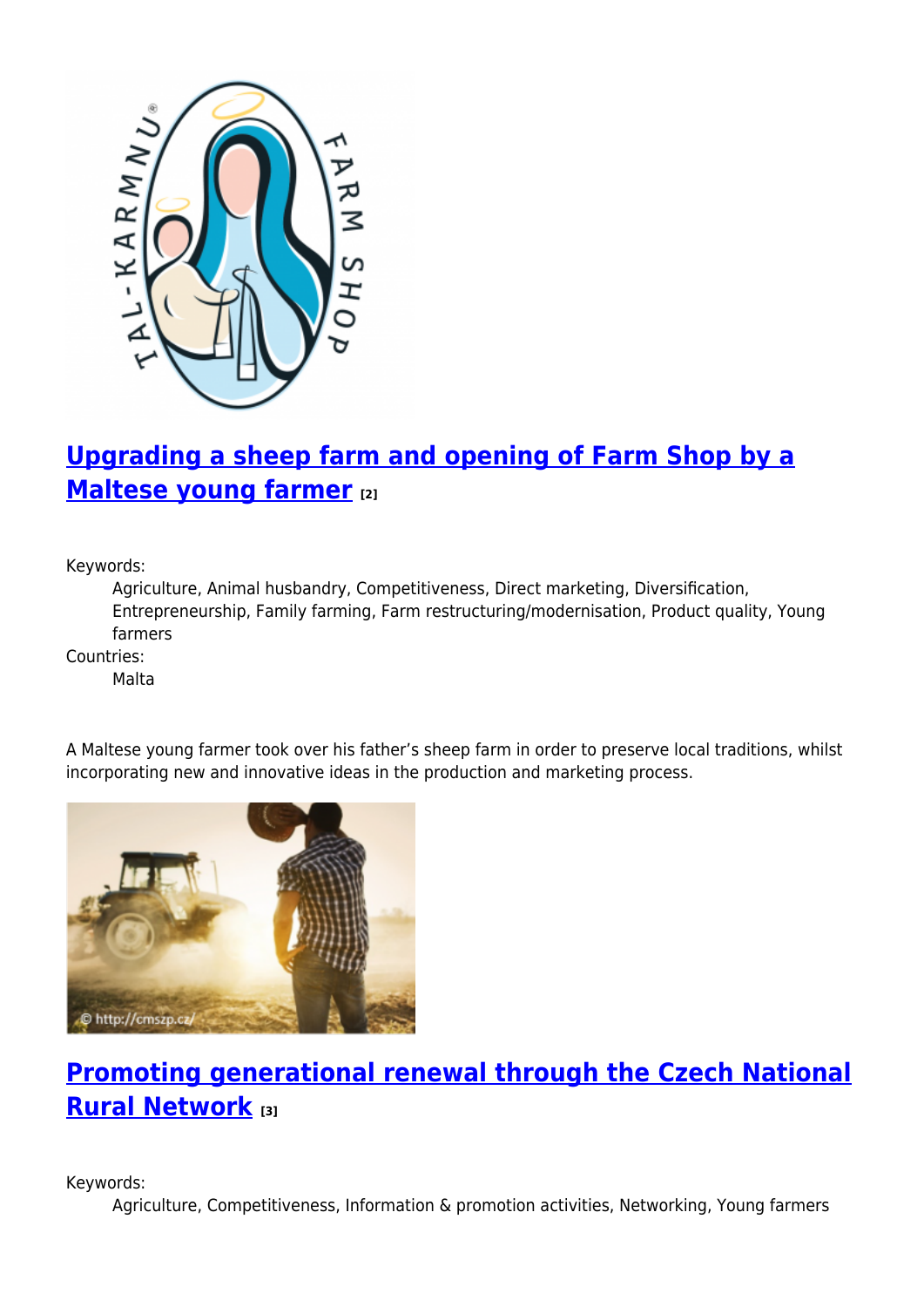Countries:

Czech Republic

experienced farmers and newcomers to agriculture.



#### **[INNOVAPANE – Innovative practices to produce Tuscan](https://enrd.ec.europa.eu/projects-practice/innovapane-innovative-practices-produce-tuscan-bread-natural-yeast_en) [bread with natural yeast](https://enrd.ec.europa.eu/projects-practice/innovapane-innovative-practices-produce-tuscan-bread-natural-yeast_en) [4]**

Keywords:

Agriculture, Bioeconomy, Competitiveness, Cooperation, Innovation, Producer groups, Product quality

Countries:

Italy

An integrated project in Italy supported farmers to add value to the local production of wheat and wheat flour, and thus become more competitive.

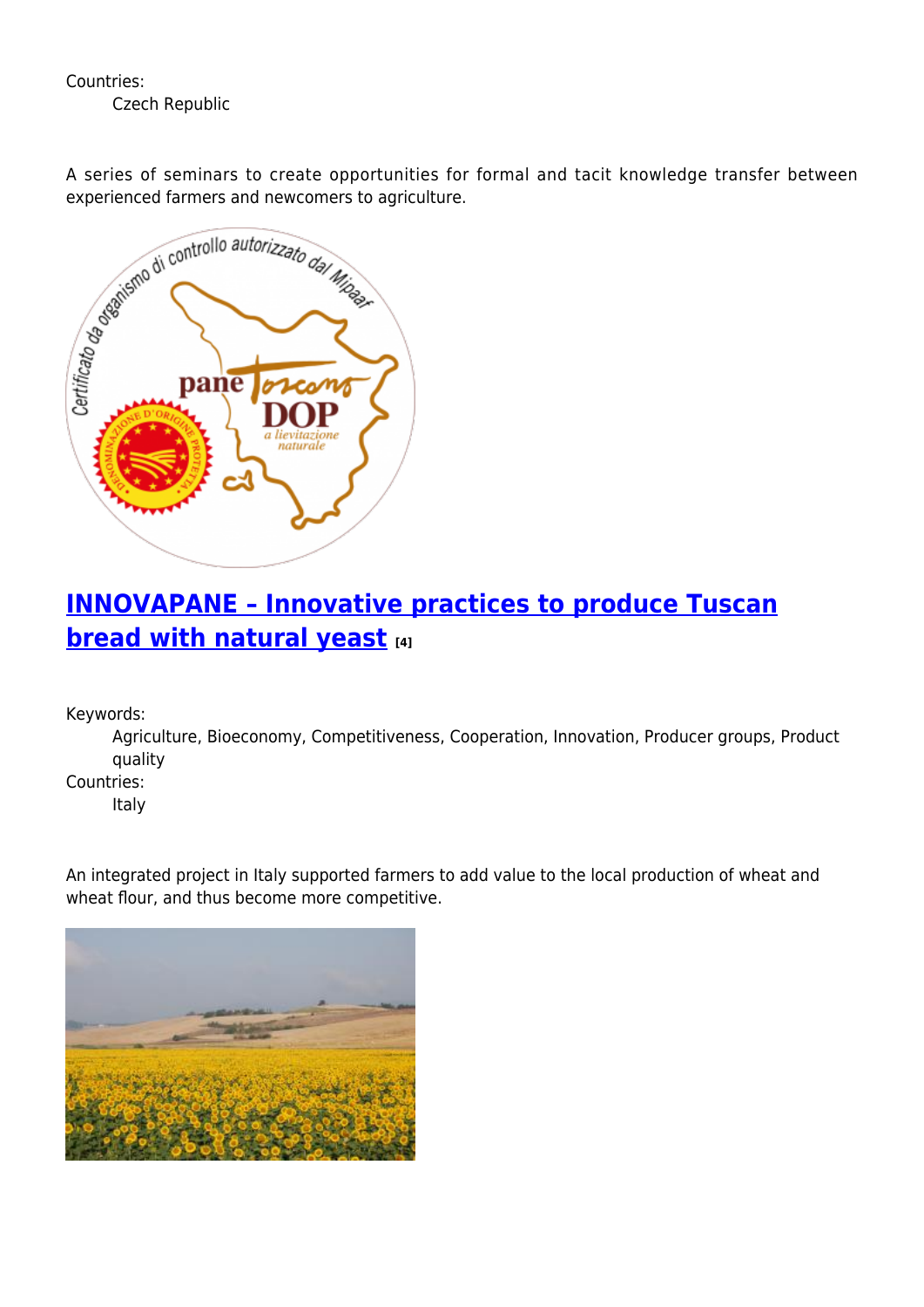## **[IMES-SEMI - Adding value to seed oil production by](https://enrd.ec.europa.eu/projects-practice/imes-semi-adding-value-seed-oil-production-introducing-innovative-solutions_en) [introducing innovative solutions](https://enrd.ec.europa.eu/projects-practice/imes-semi-adding-value-seed-oil-production-introducing-innovative-solutions_en) [5]**

Keywords:

Agriculture, Bioeconomy, Cooperation, Innovation, Producer groups, Product quality Countries:

Italy

A number of arable farms formed a consortium to explore the possibility of growing oleaginous crops and adding value to the local production.



## **[Developing mushroom production in Finland's forests](https://enrd.ec.europa.eu/projects-practice/developing-mushroom-production-finlands-forests_en) [6]**

Keywords: Agriculture, Bioeconomy, Cooperation, Innovation, Rural SMEs Countries:

Finland

The Finnish Natural Resources Institute used EAFRD funding to develop the production of mushrooms for food and medicine to give forest owners an alternative income source.



**[Innovative business opportunities from donkey milk](https://enrd.ec.europa.eu/projects-practice/innovative-business-opportunities-donkey-milk_en) [7]**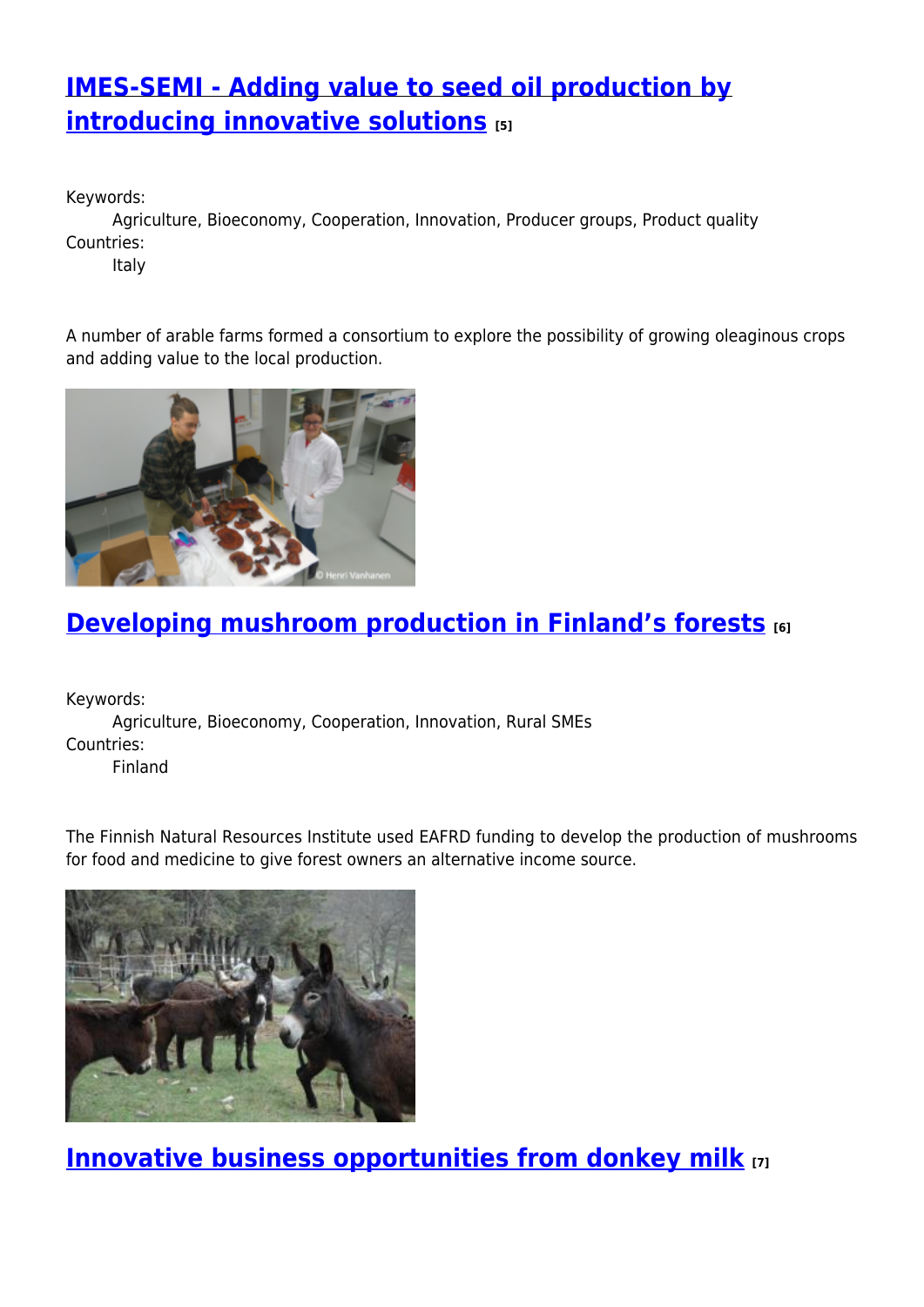Keywords:

Added value, Animal husbandry, Diversification, Producer groups Countries:

Italy

**The members of a cooperative in Tuscany, cooperated with a university to investigate the possibility to produce cheese, yogurt and possibly cosmetics from donkey milk.** 



#### **[Added Value to create a Niche Product](https://enrd.ec.europa.eu/projects-practice/added-value-create-niche-product_en) [8]**

Keywords:

Added value, Bioeconomy, Cooperation, Food & Drink, Innovation Countries:

Malta

Local farmers and agro-processors came together to carry out this research project to test and develop a niche product.

#### **Source URL:**

https://enrd.ec.europa.eu/projects-practice/\_en?f%5B0%5D=im\_field\_enrd\_prj\_keywords%3A19736&f%5B1%5D=im\_fi eld enrd prj keywords%3A19740&f%5B2%5D=im field enrd prj keywords%3A19738&f%5B3%5D=im field enrd prj keywords%3A20629&f%5B4%5D=im\_field\_enrd\_prj\_keywords%3A20674&f%5B5%5D=im\_field\_enrd\_prj\_focus\_area% 3A17113&f%5B6%5D=sm\_enrd\_eu\_countries%3AMalta&f%5B7%5D=sm\_enrd\_eu\_countries%3AItaly&f%5B8%5D=im\_ field\_enrd\_prj\_focus\_area%3A17116&f%5B9%5D=im\_field\_enrd\_prj\_keywords%3A19718&f%5B10%5D=im\_field\_enrd prj keywords%3A19739&f%5B11%5D=sm\_enrd\_eu\_countries%3ACzech%20Republic&f%5B12%5D=sm\_enrd\_eu\_coun tries%3AFinland&f%5B13%5D=im\_field\_enrd\_prj\_keywords%3A20466&amp%3Bf%5B1%5D=im\_field\_enrd\_prj\_keywor ds%3A19723

#### **Links**

[1] https://enrd.ec.europa.eu/projects-practice/michaela-hlubkova-dairy-farm-start\_en [2]